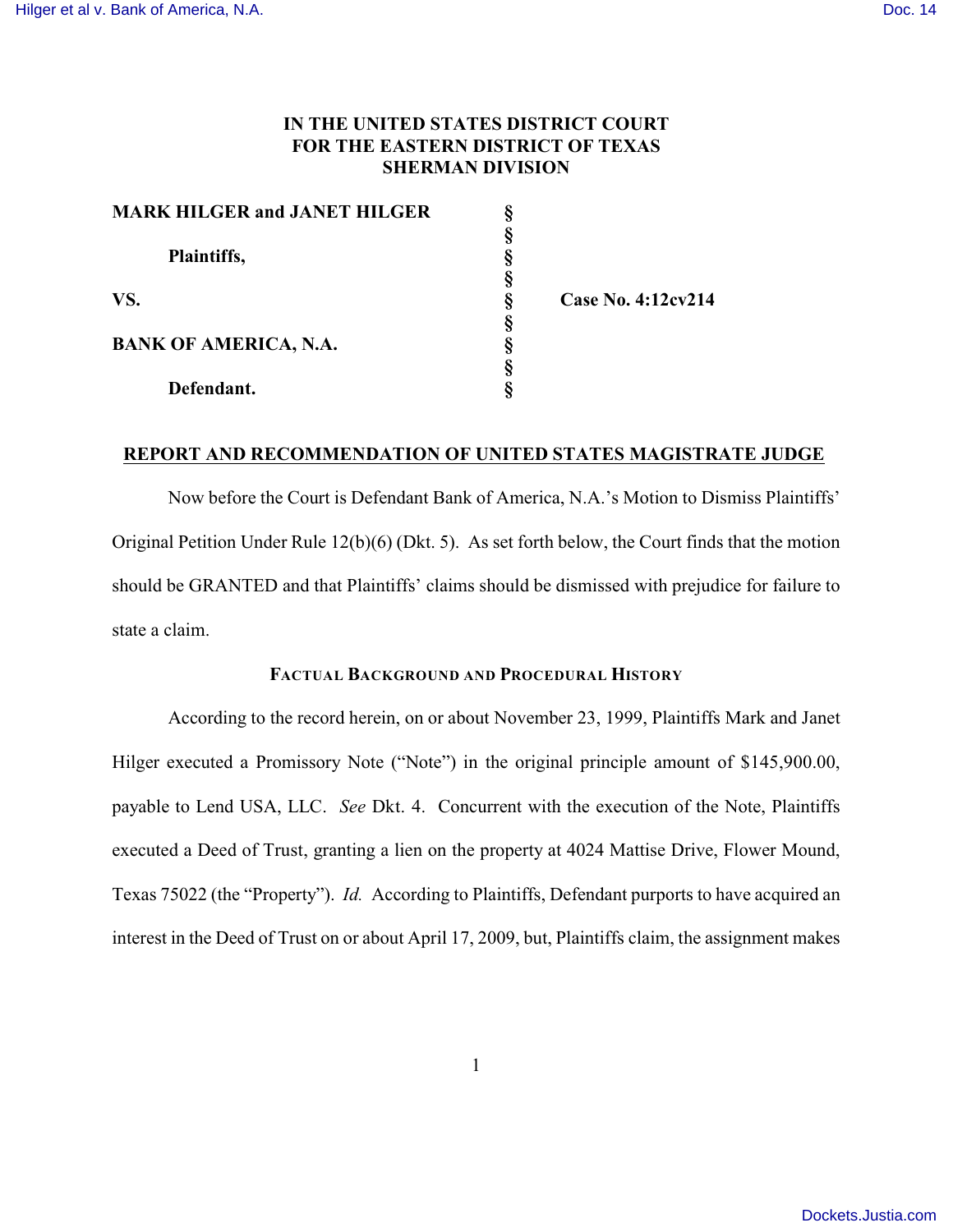no reference to the consideration paid or any transfer of interest in the Note. Allegedly, during the course of servicing the loan, Defendant appointed various Substitute Trustees, pursuant to Texas Property Code § 51.0075.

After, as Defendant alleges, Plaintiffs defaulted on their obligations under the Note and Deed of Trust, Defendant sold the Property at a foreclosure sale on January 3, 2012.

On March 20, 2012, Plaintiffs filed the instant lawsuit in the  $367<sup>th</sup>$  Judicial District in Denton County, Texas. *See* Dkt. 4. Defendants removed the case to this Court on April 12, 2012. *See* Dkt. 1. Plaintiffs' state court petition alleges wrongful foreclosure, and Plaintiffs also seek a declaratory judgment, exemplary and actual damages, and equitable relief. *See* Dkt. 4.

Defendant has filed a motion to dismiss, seeking to dismiss Plaintiffs' claims. Defendant makes the following arguments: (1) the appointment of the substitute trustee was proper as a matter of law; (2) Plaintiffs' "split the note" theory is unsupported as a matter of law; (3) Plaintiffs have failed to plead any elements of a wrongful foreclosure cause of action; and (4) Plaintiffs are not entitled to requested declarations or relief because they have failed to demonstrate an actual controversy. *See* Dkt. 5.

Plaintiffs have filed a response in opposition.

### **STANDARD FOR MOTION TO DISMISS**

Rule 12(b)(6) of the Federal Rules of Civil Procedure provides that a party may move for dismissal of an action for failure to state a claim upon which relief can be granted. FED. R. CIV. P. 12(b)(6). The Court must accept as true all well-pleaded facts contained in the plaintiff's complaint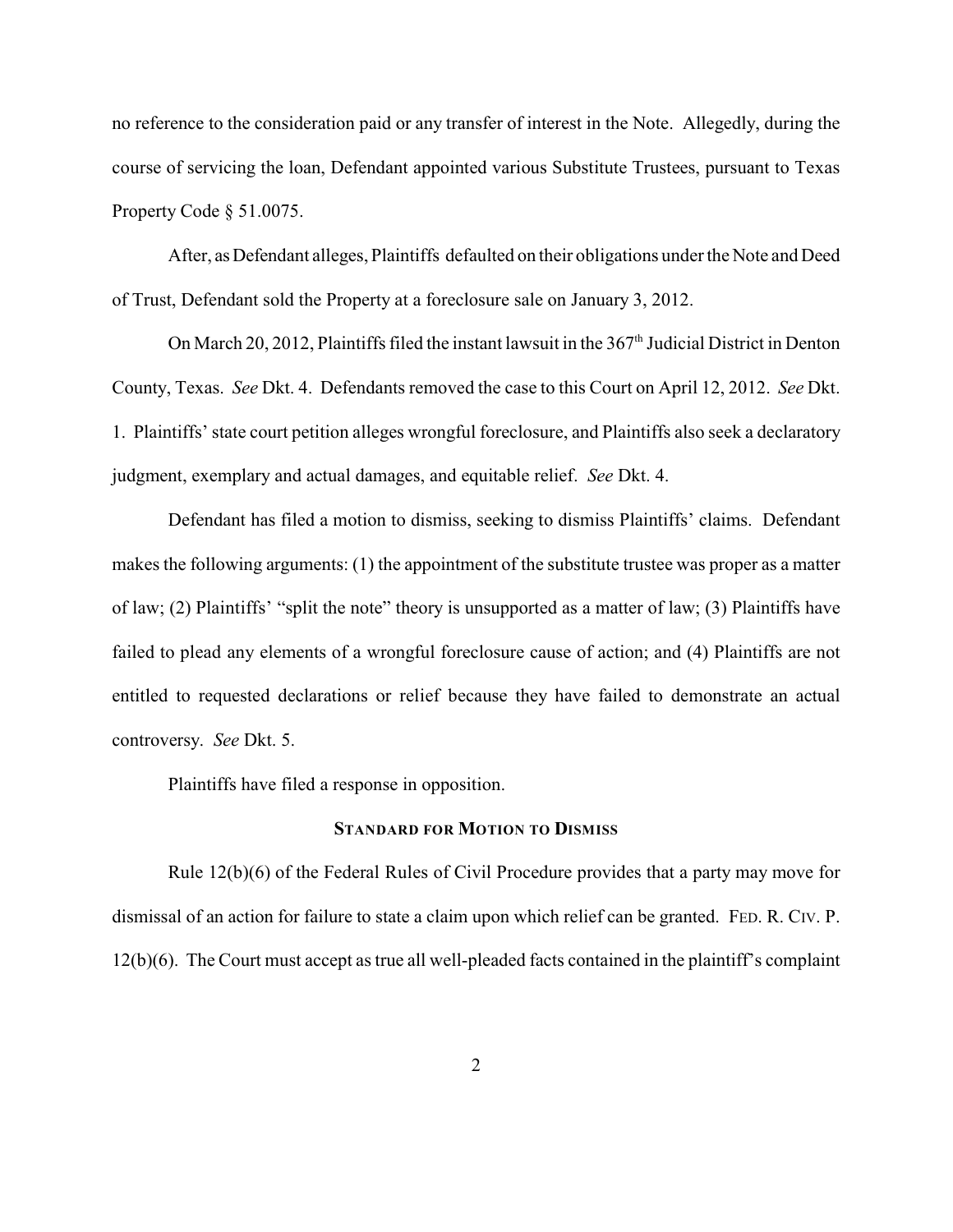and view them in the light most favorable to the plaintiff. *Baker v. Putnal*, 75 F.3d 190, 196 (5th Cir. 1996). A claim will survive an attack under Rule  $12(b)(6)$  if it "may be supported by showing any set of facts consistent with the allegations in the complaint." *Bell Atlantic Corp. v. Twombly*, 550 U.S. 544, 563, 127 S. Ct. 1955, 1969, 167 L. Ed.2d 929 (2007). In other words, a claim may not be dismissed based solely on a court's supposition that the pleader is unlikely "to find evidentiary support for his allegations or prove his claim to the satisfaction of the factfinder." *Id*. at 563 n.8.

Although detailed factual allegations are not required, a plaintiff must provide the grounds of his entitlement to relief beyond mere "labels and conclusions," and "a formulaic recitation of the elements of a cause of action will not do." *Id*. at 555. The complaint must be factually suggestive, so as to "raise a right to relief above the speculative level" and into the "realm of plausible liability." *Id.* at 555, 557 n.5. "To survive a motion to dismiss, a complaint must contain sufficient factual matter, accepted as true, to 'state a claim to relief that is plausible on its face.'" *Ashcroft v. Iqbal*, 556 U.S. 662, 129 S. Ct. 1937, 1949, 173 L. Ed.2d 868 (2009), (quoting *Twombly*, 550 U.S. at 570, 127 S. Ct. 1955)). For a claim to have facial plausibility, a plaintiff must plead facts that allow the court to draw the reasonable inference that the defendant is liable for the alleged misconduct. *Gonzalez v. Kay*, 577 F.3d 600, 603 (5th Cir. 2009). Therefore, "where the well-pleaded facts do not permit the court to infer more than the mere possibility of misconduct, the complaint has alleged – but it has not shown – that the pleader is entitled to relief." *Id*. (internal quotations omitted).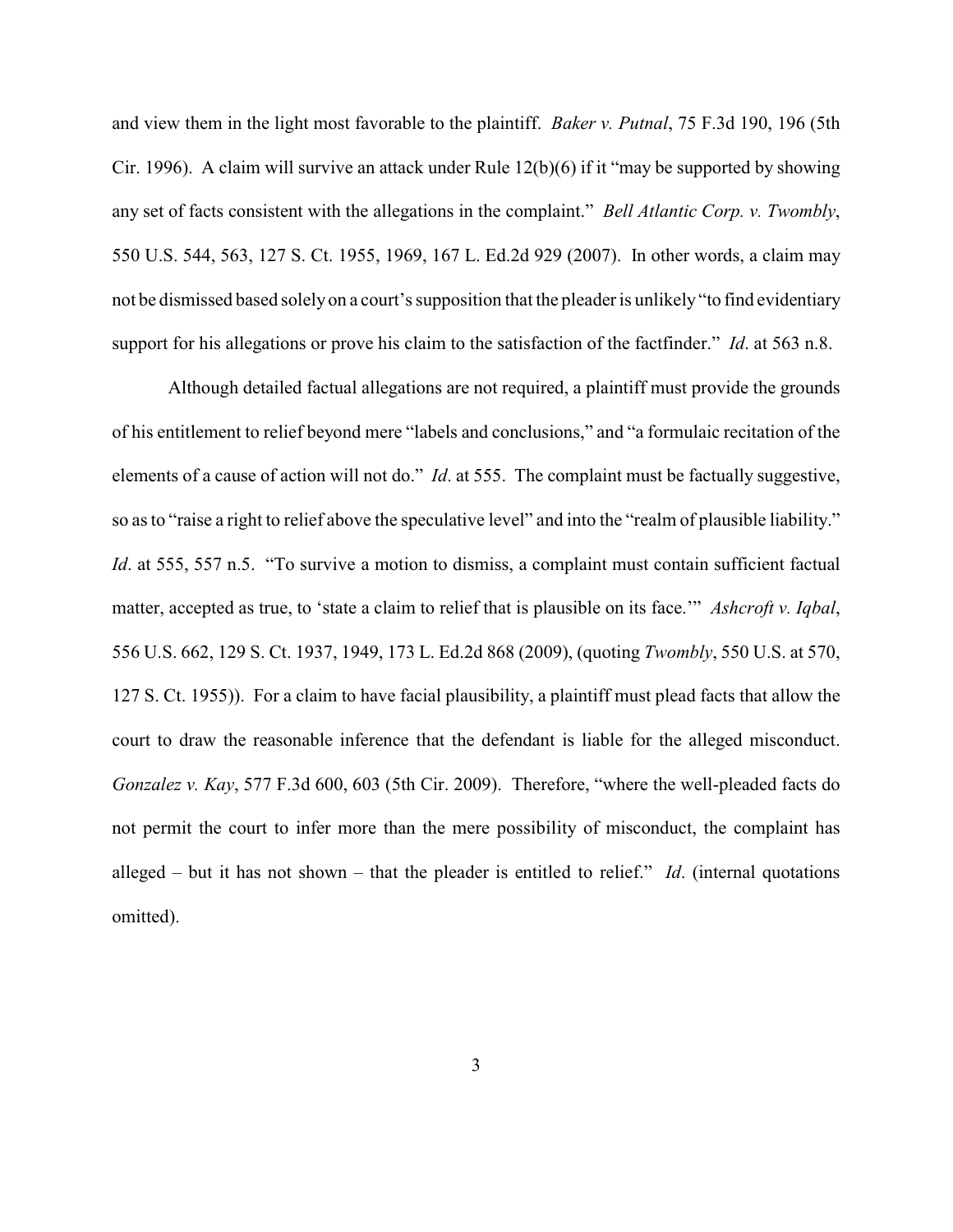#### **ANALYSIS**

The Court has reviewed Defendant's dismissal arguments and finds that they are wellfounded and supported by applicable authority. To make a claim for wrongful foreclosure under Texas law, a plaintiff must show (1) a defect in the foreclosure sale proceedings; (2) a grossly inadequate selling price; and (3) a causal connection between the defect and the grossly inadequate selling price. *Sauceda v. GMAC Mortg. Corp*., 268 S.W.3d 135, 139 (Tex. App. – Corpus Christi 2008, no pet.). *See also* TEX. PROP. CODE ANN. § 51.002 (statutory requirements for foreclosure sales). To recover for a wrongful foreclosure, the party seeking relief must prove an injury. *See, e.g., Port City State Bank v. Leyco Const. Co., Inc.,* 561 S.W.2d 546, 547 (Tex. Civ. App.– Beaumont 1978, no writ); *Bittinger v. Wells Fargo Bank NA*, 2010 WL 3984626, 3 (S.D. Tex. 2010).

Here, Plaintiffs base their claim of defects in the foreclosure sale proceedings – the first element of their wrongful foreclosure action – on several flawed theories. As set forth below, none are sufficient to state a claim for relief.

First, Plaintiffs challenge the sale proceedings, arguing that Defendant misrepresented its intent to grant them a loan modification. Not only have Plaintiffs' pleadings failed to state sufficient facts as to any alleged modifications, representations about future actions as to the modification of loans are not cognizable under Texas law. *Thomas v. EMC Mortg. Corp*., 2012 WL 5984943, 3 (5th Cir. 2012) ("representations regarding future loan modifications and foreclosure constitute promises of future action rather than representations of existing fact" and will not support a claim for negligent misrepresentation); *De Franceschi v. BAC Home Loans Servicing, L.P.*, 477 Fed. Appx. 200, 205,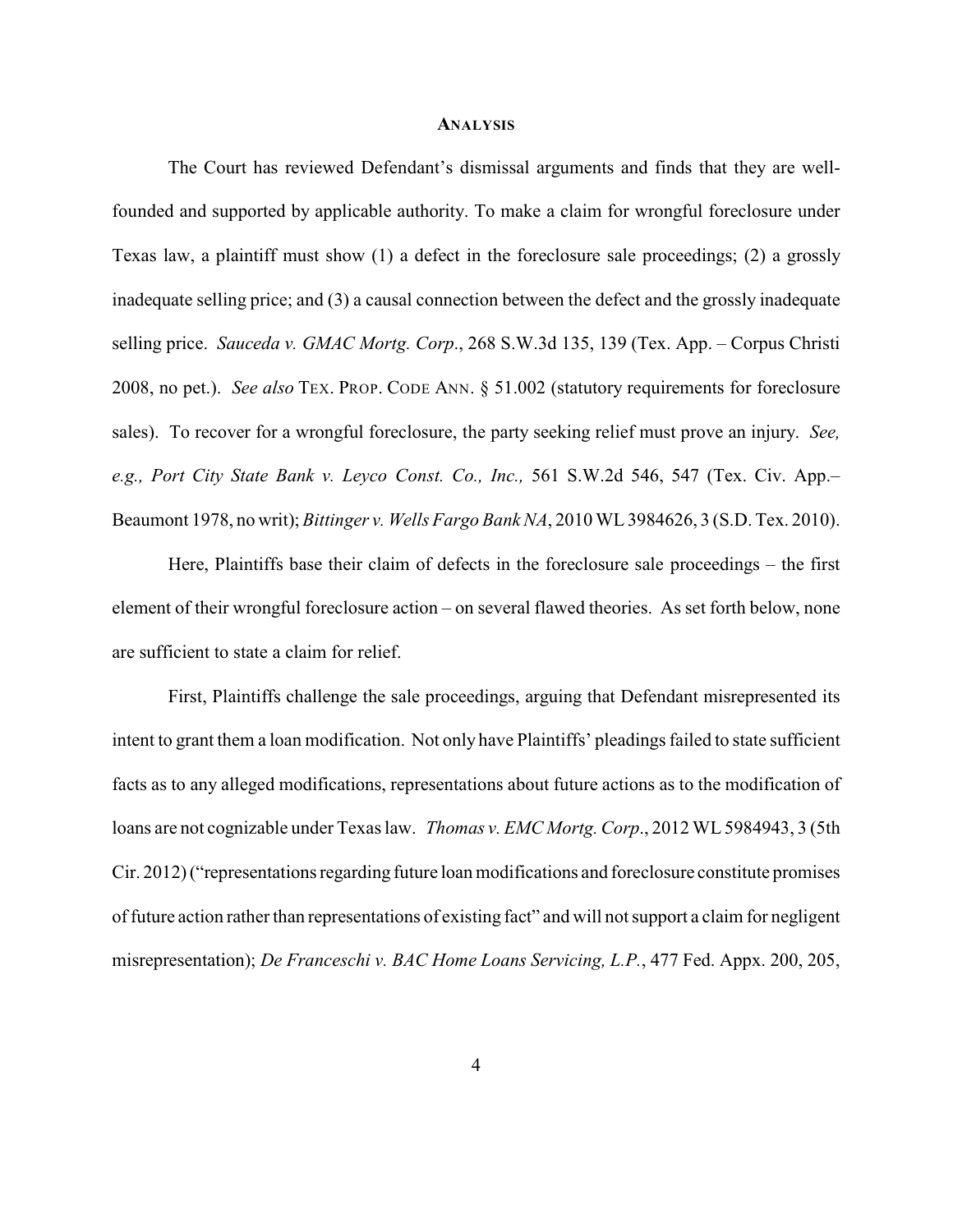2012 WL 1758597, 3 (5th Cir. 2012) (citing *Scherer v. Angell,* 253 S.W.3d 777, 781 (Tex. App. – Amarillo 2007, no pet.)) ("under Texas law, promises of future action are not actionable as a negligent-misrepresentation tort."); *Milton v. U.S. Bank Nat. Ass'n*, 2013 WL 264561, 2 (5th Cir. 2013) (plaintiff did not state viable negligent misrepresentation claim based on promise that mortgage servicer would not foreclose during loan modification because it was promise of future conduct). Moreover, to be enforceable – and therefore affect any foreclosure proceedings – any loan modifications are subject to the statute of frauds and must have been in writing. *See* TEX. BUS. & COM.CODE §§ 26.02 (a)(2) and (b) (a loan agreement involving a loan exceeding \$50,000 in value is subject to the statute of frauds); *Gordon v. JPMorgan Chase Bank, N.A.*, 2013 WL 49587, 3 (5th Cir. 2013) (original mortgage documents and forbearance agreement are governed by the statute of frauds and cannot be modified by subsequent oral agreement to modify the loan). No written modification is alleged here. Therefore, Defendant's alleged representations regarding loan modifications cannot form the basis of any claims here.

The Court further agrees that Plaintiffs have failed to state any viable claim of defect in the foreclosure proceedings based on the various appointment of substitute trustees recorded as to the Property. Plaintiffs have not stated any facts that would show how the appointments were not made in compliance with Texas Property Code § 51.0075. *See* TEX. PROP. CODE. § 51.0075 ("(c) Notwithstanding any agreement to the contrary, a mortgagee may appoint or may authorize a mortgage servicer to appoint a substitute trustee or substitute trustees to succeed to all title, powers, and duties of the original trustee. A mortgagee or mortgage servicer may make an appointment or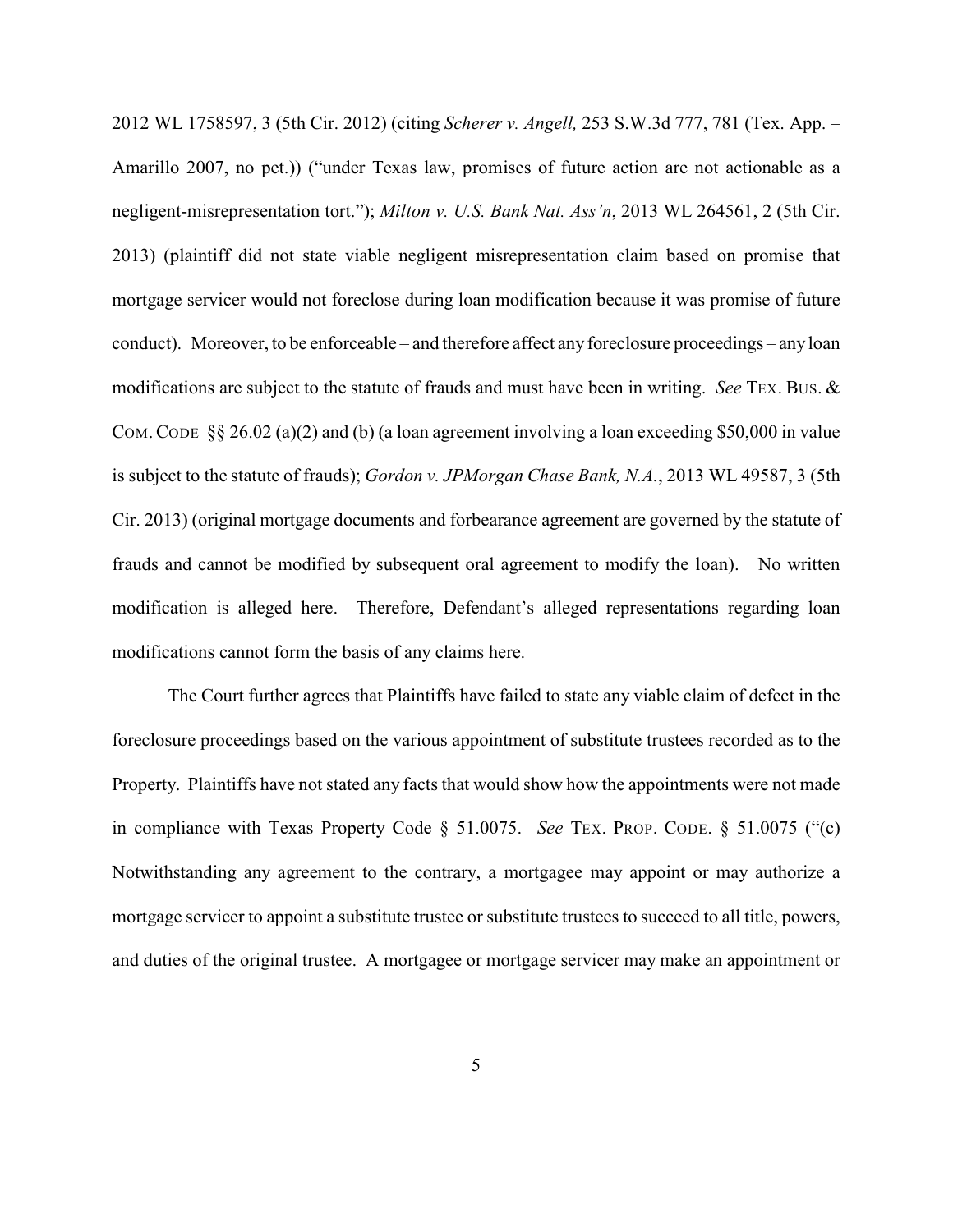authorization under this subsection by power of attorney, corporate resolution, or other written instrument. (d) A mortgage servicer may authorize an attorney to appoint a substitute trustee or substitute trustees on behalf of a mortgagee under Subsection (c)."). Moreover, no facts are stated that would show how the December 2010 Appointment of Substitute Trustee, attached to Plaintiffs' Original Petition, did not effectively remove Alan Polunsky and all successors thereto as the Trustees of the Property. *See* Dkt. 1-3 at 77.

As to Plaintiffs' claim that the Deed of Trust lacks any force or effect as a result of "bifurcation," the Court also agrees with Defendant that Plaintiffs' "split the note theory" has been uniformly rejected in this District and other Texas Courts and, without any factual distinction by Plaintiffs as to those cases, the Court will not replow well-harvested ground. *See Dubrock v. GMAC Mortgage, LLC*, 2012 WL 629397, at \*1 (E.D. Tex. 2012)*; Cannon v. JP Morgan Chase Bank, N.A.*, 2011 WL 6838615, at \*5 (E.D. Tex. 2011); *McAllister v. BAC Home Loans Servicing, LP*, 2011 WL 2200672, at \*6 (E.D. Tex. 2011), *adopted by* 2011 WL 2183844 (E.D. Tex. 2011) (dismissing claim based on "split the note" theory); *Salmeron v. CitiMortgage, Inc*., 2012 WL 760110, at \*3 (N.D. Tex. 2012) ("Since all of Plaintiffs' claims are premised on the "split the note" theory, they all fail."); *Bell v. Bank of Am. Home Loan Servicing LP*, 2012 WL 568755, at \* 4 (S.D. Tex. 2012) ("Plaintiff's 'split the note' theory is also unavailing."); *Defrancheschi v. Wells Fargo Bank, N.A.*, 2011 WL 3875338, at \*4 (N.D. Tex. 2011). Because, based on the facts before the Court, the Note and Deed of Trust were both executed on November 23, 1999 in order to secure a loan for purchase of the Property, they are construed together and will not be split. *Eskridge v. Federal Home Loan*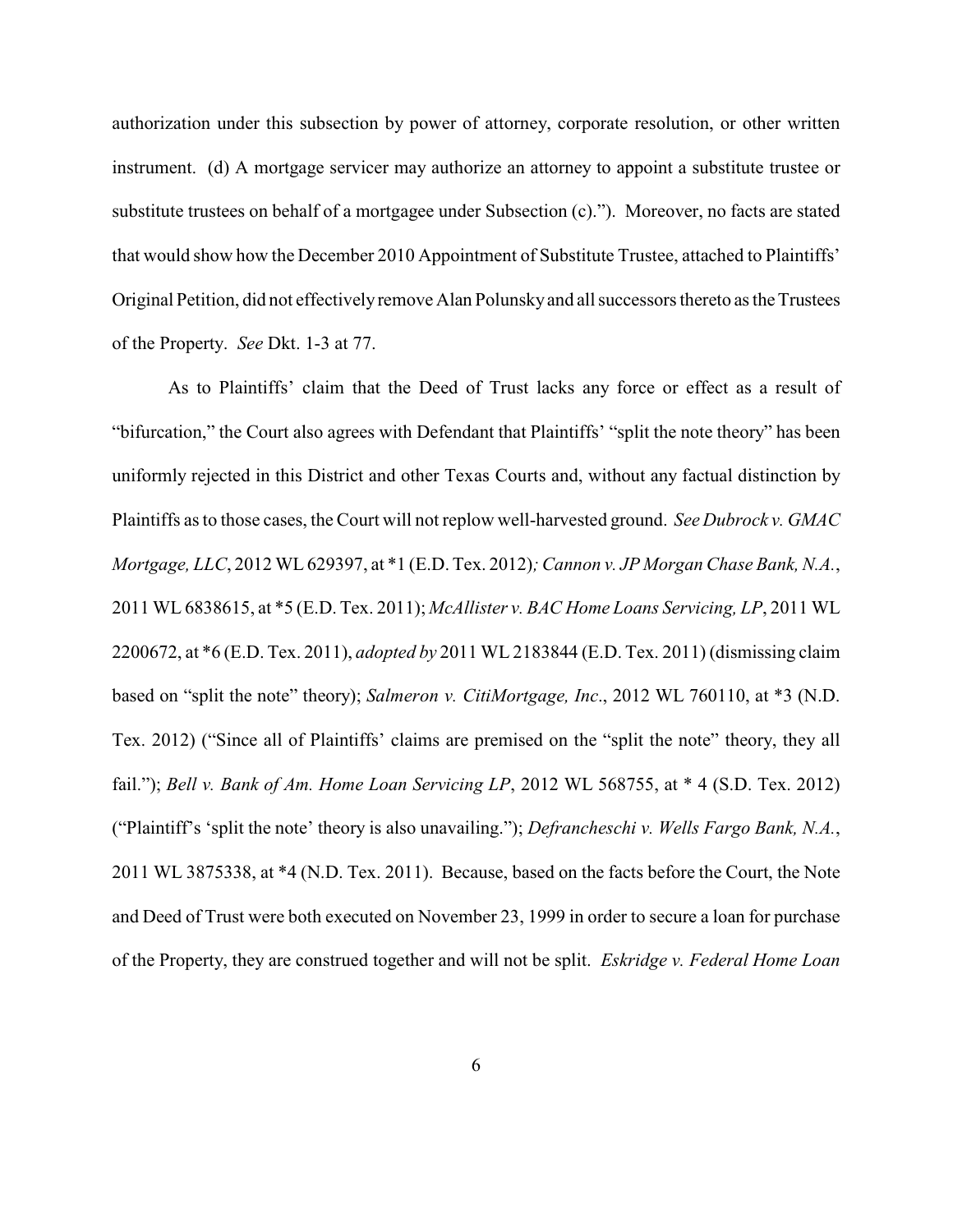*Mortg. Corp*., 2011 WL 2163989, 5 (W.D. Tex. 2011) (citing *CA Partners v. Spears,* 274 S.W.3d 51, 66 n. 9 (Tex. App. – Houston [14th Dist.] 2008) (citing *Jones v. Kelley,* 614 S.W.2d 95, 98 (Tex.1982)).

Courts in this Circuit have also routinely rejected borrowers' challenges to the assignment of notes or deeds of trust. *See Richardson v. CitiMortgage, Inc*., 2010 WL 4818556, at \*5 (E.D. Tex. 2010) (*citing Athey v. MERS,* 314 S.W.3d 161, 166 (Tex. App. – Eastland 2010)); *Allen v. Chase Home Finance, LLC*, 2011 WL 2683192, at \*3-4 (E.D. Tex. 2011); *Anderson v. CitiMortgage, Inc.*, 2011 WL 1113494, at \*1-2 (E.D. Tex. 2011); *see also Santarose v. Aurora Bank FSB,* 2010 WL 2232819, at \*5 (S.D. Tex. 2010); *Wiggington v. Bank of New York Mellon*, 2011 WL 2669071, at \*3 (N.D. Tex. 2011); *DeFranchesci v. Wells Fargo Bank, N.A.*, 2011 WL 3875338, at \*4 (N.D. Tex. 2011).

Of particular significance to the Court is the Fifth Circuit's recent opinion in *Kiggundu v. Mortgage Electronic Registration Systems Inc*., 469 Fed. Appx. 330 (5th Cir. 2012). In *Kiggundu*, the Fifth Circuit affirmed the grant of summary judgment for a defendant bank whose authority to foreclose was challenged. As explained by the Fifth Circuit:

Because the note was endorsed in blank and the Bank of New York was in possession of the note, under Texas law, the Bank of New York was entitled to collect on it. *See* TEX. BUS. & COM. CODE §§ 1.201(b)(21), 3.204, 3.205. Moreover, under Texas law, the mortgage follows the note. *Lawson v. Gibbs*, 591 S.W.2d 292, 294 (Tex. App. 1979); *see United States v. Vahlco Corp.*, 720 F.2d 885, 891 (5th Cir. 1983). Thus, the Bank of New York was authorized to foreclose on the property when Kiggundu defaulted. Though Kiggundu attacks the validity of the assignment of the mortgage document—the deed of trust—to the Bank of New York, this argument is beside the point. It was sufficient for the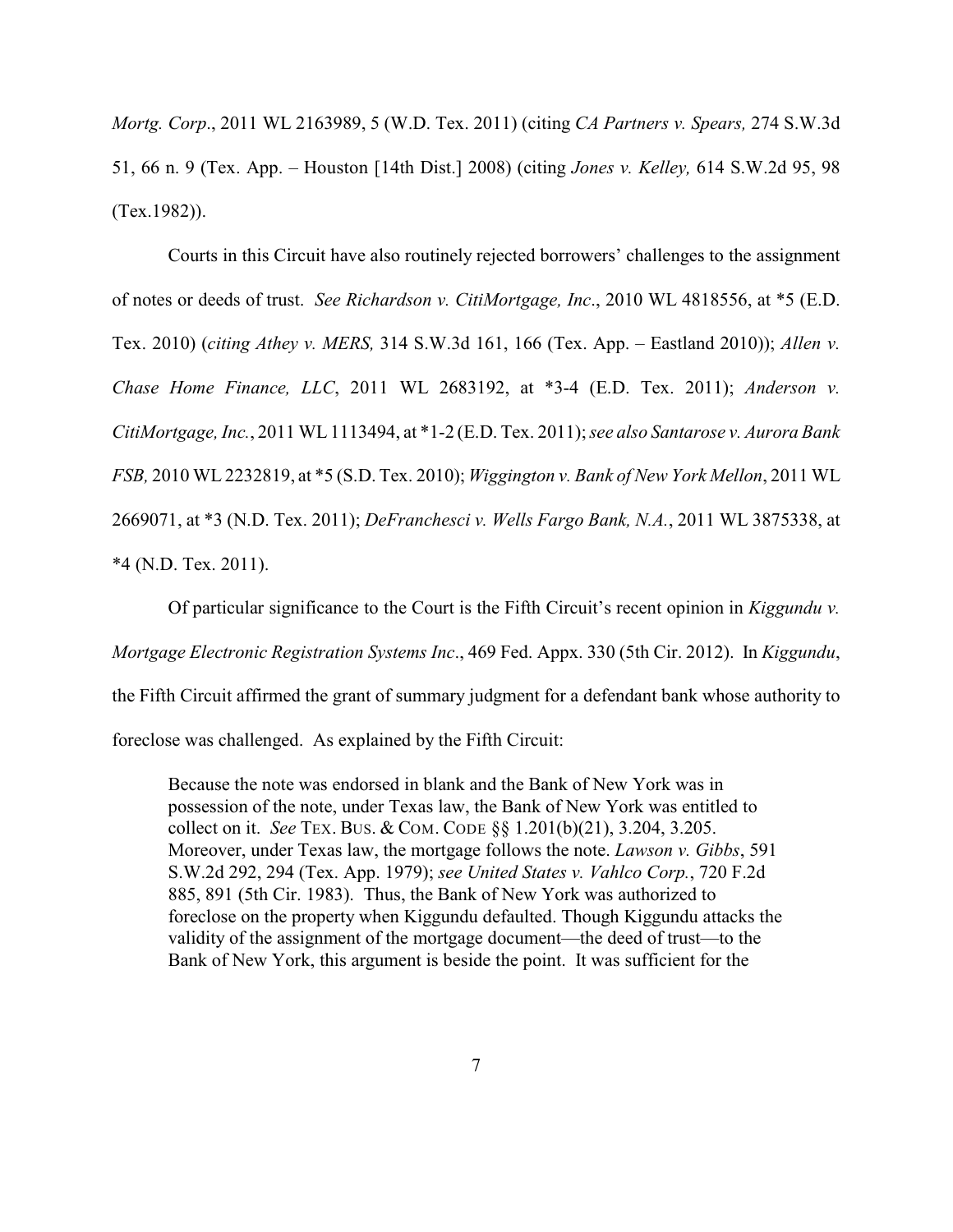Bank of New York to establish that it was in possession of the note; it was not required to show that the deed of trust had been assigned to it. *See Gilbreath v. White*, 903 S.W.2d 851, 854 (Tex. App. 1995).

*Id*. at 331-332. Here, there are insufficient facts alleged that would show that Defendant was not properly in possession of the Note.

For these reasons, the Court finds that Plaintiffs have failed to adequately state facts that would support the first element of their wrongful foreclosure claim. Moreover, although Plaintiffs allege a grossly inadequate sales price, they have failed to allege how any of Defendants' actions caused the sales price of \$180,000.00 beyond mere "labels and conclusions," *Twombly*, 550 U.S. at 555, nor have Plaintiffs alleged their damages with any specificity, other than to request actual and exemplary damages. Defendant's motion to dismiss Plaintiffs' wrongful foreclosure claim should be GRANTED and that claim should be dismissed.

Finally, because Plaintiffs have failed to state any facts entitling them to any relief, they are not entitled to declaratory or injunctive relief. *See California Prods., Inc. v. Puretex Lemon Juice, Inc.*, 160 Tex. 586, 334 S.W.2d 780, 781 (Tex. 1960) ("there must be a justiciable controversy between the parties before a declaratory judgment action will lie."); *DSC Comm. Corp. v. DGI Techs, Inc.*, 81 F.3d 597, 600 (5th Cir. 1996) (to assert a request for injunctive relief, Plaintiff is required to show "a substantial likelihood of success on the merits."). This matter should be dismissed in its entirety.